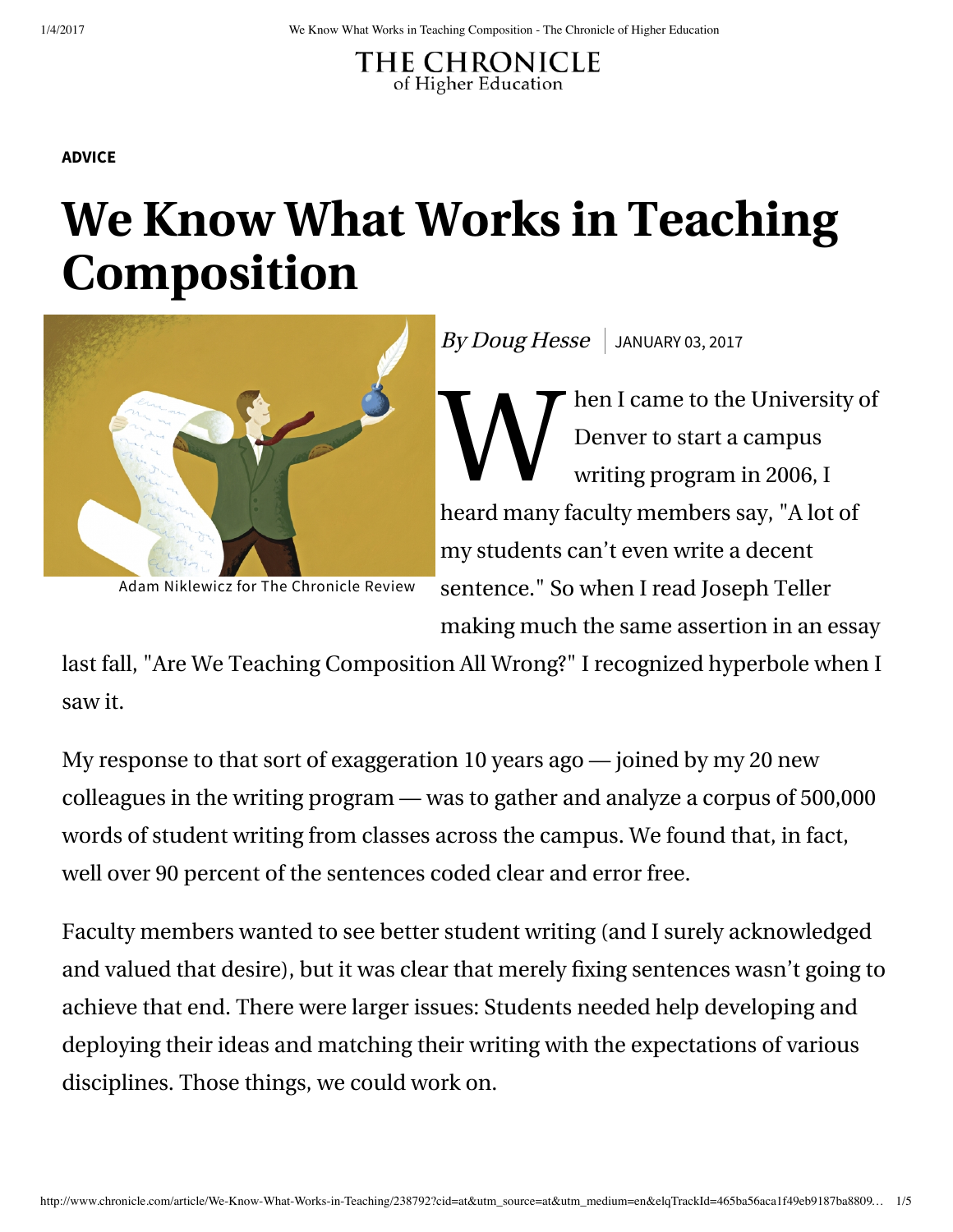Complaints about the state of student writing have a long lineage. In 1878, Adams Sherman Hill, a professor of rhetoric at Harvard, famously protested: "Everyone who has had much to do with the graduating classes of our best colleges has known men who could not write a letter describing their own commencements without making blunders which would disgrace a boy twelve years old." Hill and others devised pedagogies grounded in their own experiences and in common sense though one man's common sense was another man's folly.

Teaching grounded in actual research took a scholarly turn in 1950, marked by the founding of the Conference on College Composition and Communication. Its journal is now the leading one in the field. By 1963, research on what worked in teaching writing — and what didn't — had accumulated to a point that a synthesis was published, "Research in Written Composition."

Roughly 25 years later, George Hillocks conducted a new analysis (Research on Written Composition), using studies published in the intervening years. Since then, peer-reviewed research on the best ways to teach college writing has accumulated in dozens of books and well-established journals — including College Composition and Communication, Written Communication, College English, the Journal of Teaching Writing, Teaching English in the Two-Year College, Composition Studies, Writing Program Administration, and the Journal of Writing Assessment, to name but a few.

A 2005 article, "The Focus on Form vs. Content in Teaching Writing," analyzed why formalist approaches — like the back-to-basics kind that Professor Teller advocates — remained so popular in teaching composition, despite overwhelming empirical evidence that they were significantly less effective than other methods.

The teaching of writing happens — or should — within a deep field of practice, theory, and research. It's also an enterprise marked by a fair amount of what Steve North, in a 1987 book, The Making of Knowledge in Composition, called teaching "lore." Lore consists of ideas and assumptions that are grounded in local experience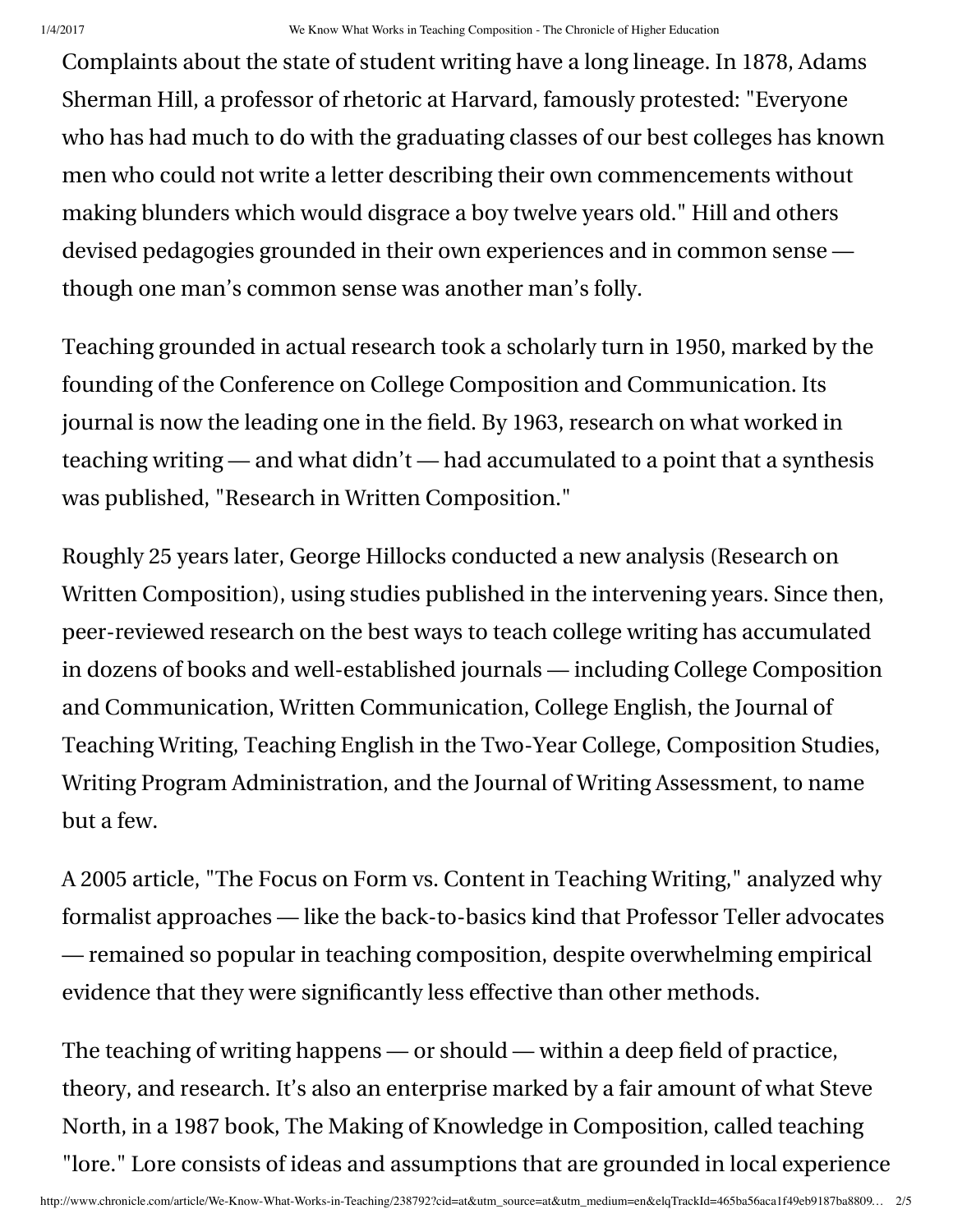("what worked for me") and then passed along informally, for the most part, from one faculty member to the next. Lore is sometimes informed by research, and thus transmutable and generalizable, but more often it is not.

Teller's essay participates in the tradition of lore. Not having been in his classes or having read his students' work, I can't judge his local experience, but I can judge how well his approach compares with the most effective national practices.

For example, his assertion, "Substantial revision doesn't happen in our courses," might speak for his own classroom, but it surely doesn't speak for mine or those of thousands of other professors. Consider his claim that students "do not use the basic argumentative structures they need." Again, while perhaps true of students in Teller's own classes, that broad claim is unsubstantiated by my experience, by research on my campus, or by the wider literature in the field.

Where Teller departs most from actual scholarship in the discipline is his claim that "pedagogical orthodoxy" assumes that "composition courses must focus on product, not process." He could hardly be more wrong.

The two most dominant pedagogies today in college composition each focus on product as well as process. Genre approaches have students learn features that readers expect in specific kinds of writing (lab reports, op-eds, business proposals, magazine feature articles, movie reviews, and so on). Rhetorical approaches have students analyze the kinds of evidence, structure, and style that will be effective for particular purposes (for example, to persuade, inform, or entertain), for particular groups of readers (experts, novices, or people of particular viewpoints), and in particular situations. Both methods make significant use of model readings and examples.

One key to both approaches is sustained, guided practice. On that point, Teller and I surely agree. Students learn to write by writing, by getting advice and feedback on their writing, and then writing some more. What can be told to college students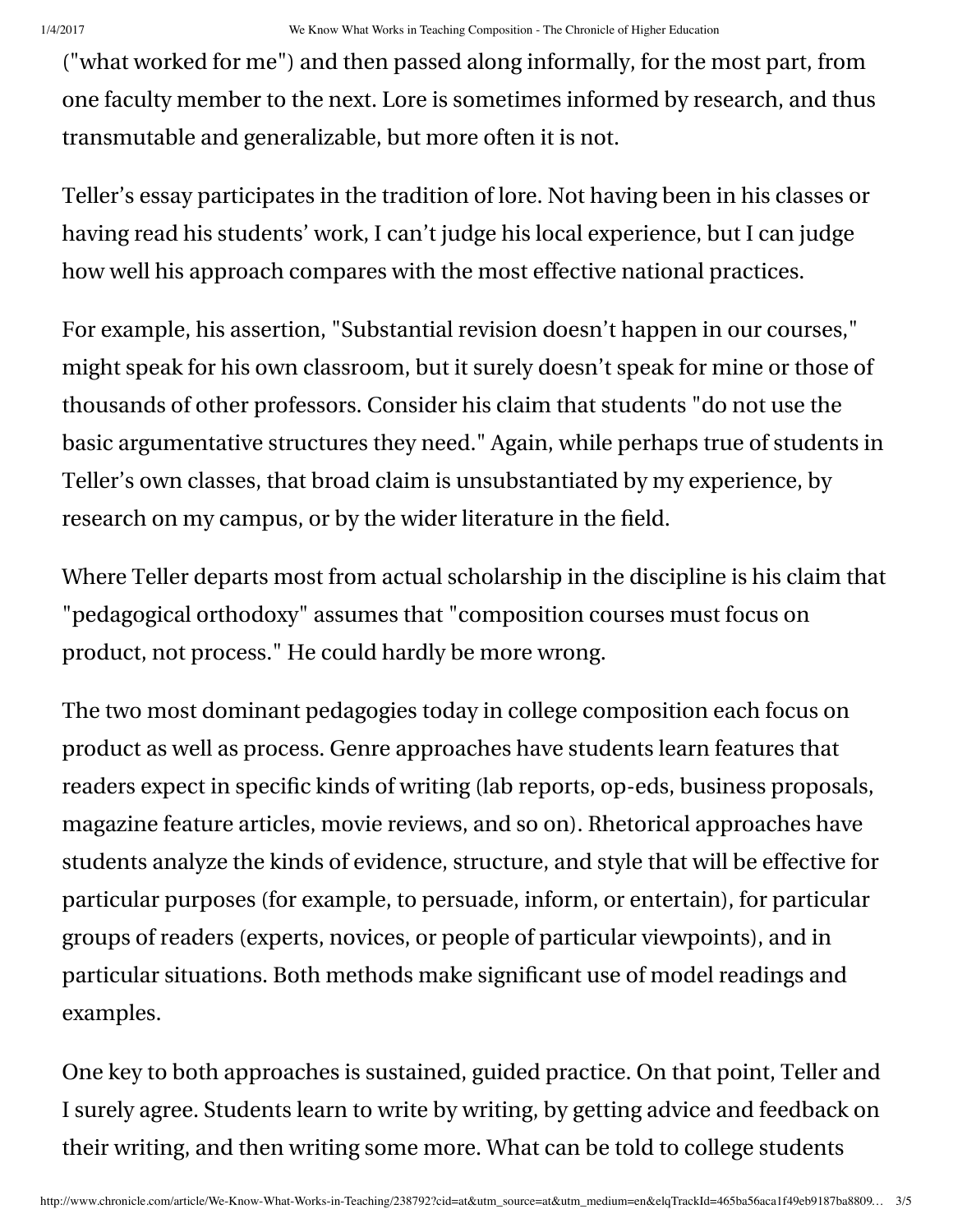about writing can probably be encapsulated in a lecture of two or three hours. It parallels what meaningfully can be told about playing piano — the music notation, the relationship between notation and keyboard, the hand and finger placement, the posture, the pedal functions.

But without sustained practice on systematically more complex pieces ("Chopsticks" is not a Rachmaninoff concerto), the world's best lectures will not cannot — make a pianist. So, too, with writing.

Here is what this looks like in the best writing courses, informed by decades of research:

- Students have ample opportunities to write. Professors expect them to write frequently and extensively, and we demand and reward serious effort.
- Professors carefully sequence writing tasks. The idea is progressively to expand on students' existing abilities and experiences.
- Professors coach the process. We offer strategies and advice, encouragement and critique, formative and summative assessments.
- Courses provide instruction and practice on all aspects of writing. Attend to the form and conventions of specific genres? Yes. Talk about creativity, invention (how to generate ideas), grammar, and style? Certainly, but also discuss things like logic and accuracy in writing, and how to fit a piece to various audience needs and expectations.
- Courses use readings not only as context and source materials (which is vital in the academic and civic spheres) but also as models — and not only static models of form but also as maps to be decoded as to how their writers might have proceeded, why, and to what effect.
- Professors teach key concepts about writing in order to help students consolidate and transfer skills from one writing occasion to the next. But we recognize that declarative knowledge is made significant only through practice and performance (see Bullet No. 1).